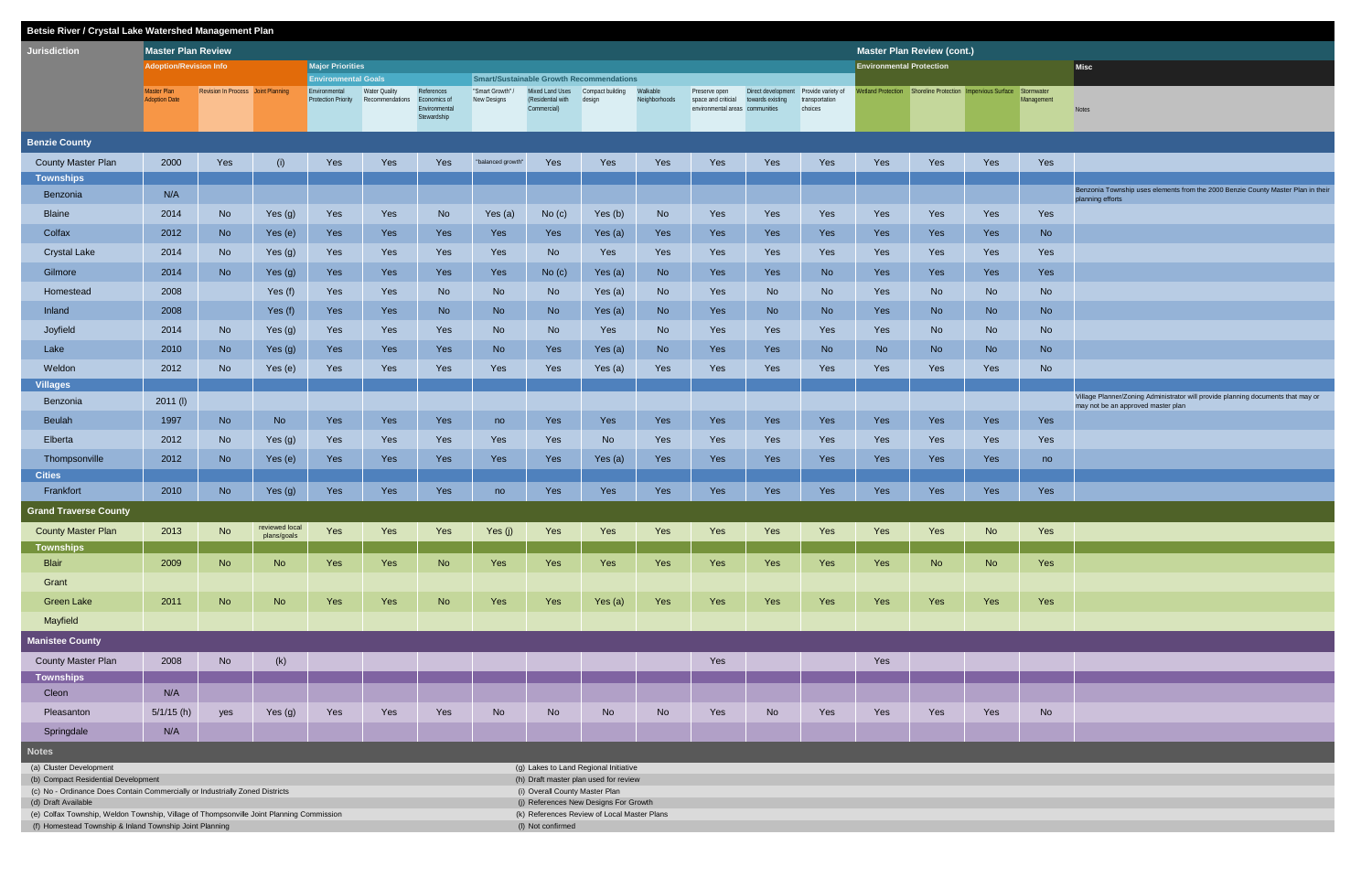| Betsie River / Crystal Lake Watershed Management Plan                                                                                                                                                                |                                                                                                                           |                                                     |            |                |                            |           |                                                       |           |                                                     |                                     |                                                                                                                                |                                             |                               |                |                                                                                                                                  |                 |                                     |  |
|----------------------------------------------------------------------------------------------------------------------------------------------------------------------------------------------------------------------|---------------------------------------------------------------------------------------------------------------------------|-----------------------------------------------------|------------|----------------|----------------------------|-----------|-------------------------------------------------------|-----------|-----------------------------------------------------|-------------------------------------|--------------------------------------------------------------------------------------------------------------------------------|---------------------------------------------|-------------------------------|----------------|----------------------------------------------------------------------------------------------------------------------------------|-----------------|-------------------------------------|--|
| <b>Jurisdiction</b>                                                                                                                                                                                                  | <b>Zoning Review</b>                                                                                                      |                                                     |            |                |                            |           |                                                       |           |                                                     |                                     |                                                                                                                                |                                             |                               |                |                                                                                                                                  |                 |                                     |  |
|                                                                                                                                                                                                                      | <b>Adoption/Revision Info</b>                                                                                             |                                                     |            |                | <b>Land Use Efficiency</b> |           |                                                       |           |                                                     |                                     |                                                                                                                                |                                             |                               |                |                                                                                                                                  |                 |                                     |  |
|                                                                                                                                                                                                                      | Zoning Ordinance<br>Date                                                                                                  | Adoption / Revision Revision In Process Review Date |            | Joint Zoning   | Mixed-Use Zoning           |           | Mixed Use by Right Multi-Family Zoning Multi by Right |           | <b>Higher Density/</b><br><b>Walkable Districts</b> | Maximum Density<br>(Units per acre) | Compact Lots (6+<br>units per acre)                                                                                            | <b>PDRs</b>                                 | Form Based Code PUD Ordinance |                | Clustered Site Plan<br>Ordinance                                                                                                 | Minimum Density | Density Bonus (LIDs,<br>Open Space) |  |
| <b>Benzie County</b>                                                                                                                                                                                                 |                                                                                                                           |                                                     |            |                |                            |           |                                                       |           |                                                     |                                     |                                                                                                                                |                                             |                               |                |                                                                                                                                  |                 |                                     |  |
| <b>Townships</b>                                                                                                                                                                                                     |                                                                                                                           |                                                     |            |                |                            |           |                                                       |           |                                                     |                                     |                                                                                                                                |                                             |                               |                |                                                                                                                                  |                 |                                     |  |
| Benzonia                                                                                                                                                                                                             | 7/3/12                                                                                                                    | <b>No</b>                                           | 11/17/2014 | Yes            | Yes                        | Yes       | Yes                                                   | Yes       | Yes                                                 | 17                                  | <b>No</b>                                                                                                                      | Yes (e)                                     | <b>No</b>                     | Yes            | Yes                                                                                                                              | <b>No</b>       | Yes (f)                             |  |
| <b>Blaine</b>                                                                                                                                                                                                        | 4/2/13                                                                                                                    |                                                     | 8/26/2015  | No             | Yes                        | No        | Yes                                                   | <b>No</b> | <b>No</b>                                           | $\overline{4}$                      | <b>No</b>                                                                                                                      | Yes (m)                                     | $No$ (I)                      | Yes            | Yes                                                                                                                              | <b>No</b>       | Yes                                 |  |
| Colfax                                                                                                                                                                                                               | 3/12/15                                                                                                                   | <b>No</b>                                           | 8/27/2015  | Yes            | Yes                        | Yes       | Yes                                                   | Yes       | Yes                                                 | 34                                  | Yes                                                                                                                            | <b>No</b>                                   | <b>No</b>                     | Yes            | Yes                                                                                                                              | N <sub>o</sub>  | <b>No</b>                           |  |
| <b>Crystal Lake</b>                                                                                                                                                                                                  | 5/15/14                                                                                                                   |                                                     | 8/27/2015  | No             | Yes                        | Yes       | Yes                                                   | Yes       | <b>No</b>                                           | 10                                  | <b>No</b>                                                                                                                      | Yes (m)                                     | <b>No</b>                     | Yes            | Yes                                                                                                                              | N <sub>o</sub>  | Yes                                 |  |
| Gilmore                                                                                                                                                                                                              | Apr 2010                                                                                                                  | Yes                                                 | 12/15/2015 | <b>No</b>      | No(0)                      | No(p)     | No(p)                                                 | No(p)     | No(p)                                               | 3(p)                                | <b>No</b>                                                                                                                      | Yes (m)                                     | <b>No</b>                     | Yes            | Yes                                                                                                                              | N <sub>o</sub>  | Yes                                 |  |
| Homestead                                                                                                                                                                                                            | 2009                                                                                                                      | No                                                  | 12/15/2015 | Yes            | <b>No</b>                  | <b>No</b> | Yes                                                   | Yes       | <b>No</b>                                           | 9                                   | <b>No</b>                                                                                                                      | <b>No</b>                                   | <b>No</b>                     | N <sub>o</sub> | N <sub>o</sub>                                                                                                                   | N <sub>o</sub>  | <b>No</b>                           |  |
| Inland                                                                                                                                                                                                               | 2009                                                                                                                      | <b>No</b>                                           | 12/15/2015 | Yes            | <b>No</b>                  | No        | Yes                                                   | Yes       | <b>No</b>                                           | 9                                   | <b>No</b>                                                                                                                      | <b>No</b>                                   | <b>No</b>                     | N <sub>o</sub> | No                                                                                                                               | N <sub>o</sub>  | <b>No</b>                           |  |
| Joyfield                                                                                                                                                                                                             | N/A(b)                                                                                                                    |                                                     | 11/3/2014  | <b>No</b>      | N/A                        | N/A       | N/A                                                   | N/A       | N/A                                                 | N/A                                 | N/A                                                                                                                            | N/A                                         | N/A                           | N/A            | N/A                                                                                                                              | N/A             | N/A                                 |  |
| Lake                                                                                                                                                                                                                 | 7/22/10                                                                                                                   |                                                     | 12/16/2015 | <b>No</b>      | Yes                        | <b>No</b> | Yes                                                   | <b>No</b> | <b>No</b>                                           | 8                                   | Yes                                                                                                                            | <b>No</b>                                   | <b>No</b>                     | N <sub>o</sub> | Yes                                                                                                                              | N <sub>o</sub>  | <b>No</b>                           |  |
| Weldon                                                                                                                                                                                                               | 3/12/15                                                                                                                   | <b>No</b>                                           | 8/27/2015  | Yes            | Yes                        | Yes       | Yes                                                   | Yes       | Yes                                                 | 34                                  | Yes                                                                                                                            | <b>No</b>                                   | No                            | Yes            | Yes                                                                                                                              | N <sub>o</sub>  | <b>No</b>                           |  |
| <b>Villages</b>                                                                                                                                                                                                      |                                                                                                                           |                                                     |            |                |                            |           |                                                       |           |                                                     |                                     |                                                                                                                                |                                             |                               |                |                                                                                                                                  |                 |                                     |  |
| Benzonia                                                                                                                                                                                                             | 10/2/97                                                                                                                   |                                                     | 10/28/2014 | <b>No</b>      | Yes                        | Yes       | Yes                                                   | Yes       | Yes                                                 | 48                                  | Yes                                                                                                                            | <b>No</b>                                   | <b>No</b>                     | Yes            | Yes (c)                                                                                                                          | N <sub>o</sub>  | <b>No</b>                           |  |
| <b>Beulah</b>                                                                                                                                                                                                        | 4/17/12                                                                                                                   |                                                     | 10/28/2014 | <b>No</b>      | Yes                        | Yes       | Yes                                                   | Yes       | Yes                                                 | 62                                  | Yes                                                                                                                            | <b>No</b>                                   | <b>No</b>                     | N <sub>o</sub> | Yes                                                                                                                              | N <sub>o</sub>  | <b>No</b>                           |  |
| Elberta                                                                                                                                                                                                              | 4/19/13                                                                                                                   |                                                     | 11/3/2014  | No             | Yes                        | <b>No</b> | Yes                                                   | Yes       | Yes                                                 | 68                                  | Yes                                                                                                                            | <b>No</b>                                   | <b>No</b>                     | Yes            | Yes (c)                                                                                                                          | N <sub>o</sub>  | <b>No</b>                           |  |
| Thompsonville                                                                                                                                                                                                        | 3/12/15                                                                                                                   | No                                                  | 8/27/2015  | Yes            | Yes                        | Yes       | Yes                                                   | Yes       | Yes                                                 | 34                                  | Yes                                                                                                                            | <b>No</b>                                   | <b>No</b>                     | Yes            | Yes                                                                                                                              | <b>No</b>       | <b>No</b>                           |  |
| <b>Cities</b>                                                                                                                                                                                                        |                                                                                                                           |                                                     |            |                |                            |           |                                                       |           |                                                     |                                     |                                                                                                                                |                                             |                               |                |                                                                                                                                  |                 |                                     |  |
| Frankfort                                                                                                                                                                                                            | 7/15/14                                                                                                                   | <b>No</b>                                           | 10/28/2014 | <b>No</b>      | Yes                        | Yes       | Yes                                                   | Yes       | Yes                                                 | 35                                  | Yes                                                                                                                            | <b>No</b>                                   | Yes                           | Yes            | Yes (c)                                                                                                                          | N <sub>o</sub>  | <b>No</b>                           |  |
| <b>Grand Traverse County</b>                                                                                                                                                                                         |                                                                                                                           |                                                     |            |                |                            |           |                                                       |           |                                                     |                                     |                                                                                                                                |                                             |                               |                |                                                                                                                                  |                 |                                     |  |
| <b>Townships</b>                                                                                                                                                                                                     |                                                                                                                           |                                                     |            |                |                            |           |                                                       |           |                                                     |                                     |                                                                                                                                |                                             |                               |                |                                                                                                                                  |                 |                                     |  |
| <b>Blair</b>                                                                                                                                                                                                         | 2/26/14                                                                                                                   |                                                     | 12/16/15   | <b>No</b>      | Yes                        | Yes       | Yes                                                   | Yes       | Yes                                                 | 41                                  | Yes                                                                                                                            | <b>No</b>                                   | <b>No</b>                     | Yes            | Yes                                                                                                                              | N <sub>o</sub>  | Yes                                 |  |
| Grant                                                                                                                                                                                                                | 1/31/10                                                                                                                   |                                                     | 12/21/15   | <b>No</b>      | <b>No</b>                  | No        | Yes                                                   | <b>No</b> | <b>No</b>                                           |                                     | <b>No</b>                                                                                                                      | <b>No</b>                                   | <b>No</b>                     | <b>No</b>      | Yes                                                                                                                              | <b>No</b>       | Yes                                 |  |
| <b>Green Lake</b>                                                                                                                                                                                                    | 2/20/15                                                                                                                   |                                                     | 12/17/15   | N <sub>o</sub> | Yes                        | Yes       | Yes                                                   | Yes       | Yes                                                 | 70                                  | Yes                                                                                                                            | <b>No</b>                                   | Yes                           | Yes            | Yes                                                                                                                              | N <sub>o</sub>  | N <sub>o</sub>                      |  |
| Mayfield                                                                                                                                                                                                             | 10/25/10                                                                                                                  |                                                     | 1/1/00     | No             | <b>No</b>                  | No        | Yes                                                   | No        | No                                                  | 9                                   | <b>No</b>                                                                                                                      | <b>No</b>                                   | <b>No</b>                     | Yes            | <b>Yes</b>                                                                                                                       | N <sub>o</sub>  | <b>No</b>                           |  |
| <b>Manistee County</b>                                                                                                                                                                                               |                                                                                                                           |                                                     |            |                |                            |           |                                                       |           |                                                     |                                     |                                                                                                                                |                                             |                               |                |                                                                                                                                  |                 |                                     |  |
| <b>Townships</b>                                                                                                                                                                                                     |                                                                                                                           |                                                     |            |                |                            |           |                                                       |           |                                                     |                                     |                                                                                                                                |                                             |                               |                |                                                                                                                                  |                 |                                     |  |
| Cleon                                                                                                                                                                                                                | 4/1/13                                                                                                                    |                                                     | 12/21/15   | N <sub>o</sub> | N <sub>o</sub>             | No        | Yes                                                   | Yes (i)   | No                                                  |                                     | No                                                                                                                             | <b>No</b>                                   | No                            | No             | Yes                                                                                                                              | No              | N <sub>o</sub>                      |  |
| Pleasanton                                                                                                                                                                                                           |                                                                                                                           |                                                     |            |                |                            |           |                                                       |           |                                                     |                                     |                                                                                                                                |                                             |                               |                |                                                                                                                                  |                 |                                     |  |
| Springdale                                                                                                                                                                                                           | N/A(b)                                                                                                                    |                                                     | 12/16/15   | No             | N/A                        | N/A       | N/A                                                   | N/A       | N/A                                                 | N/A                                 | N/A                                                                                                                            | N/A                                         | N/A                           | N/A            | N/A                                                                                                                              | N/A             | N/A                                 |  |
| <b>Notes</b>                                                                                                                                                                                                         |                                                                                                                           |                                                     |            |                |                            |           |                                                       |           |                                                     |                                     |                                                                                                                                |                                             |                               |                |                                                                                                                                  |                 |                                     |  |
| Through Critical Dune Areas and High Risk Erosion Areas - Part 353, Sand Dunes Protection & Management as amended<br>(k)<br>(a)                                                                                      |                                                                                                                           |                                                     |            |                |                            |           |                                                       |           |                                                     |                                     |                                                                                                                                |                                             |                               |                | The rules and regulations adopted under Part 305, Section 324.30501 of the Michigan Natural Resources & Environmental Protection |                 |                                     |  |
| Has not adopted a zoning ordinance<br>(1)<br>(b)                                                                                                                                                                     |                                                                                                                           |                                                     |            |                |                            |           |                                                       |           |                                                     |                                     | Act, PA 451 of 1994 are referenced in the zoning ordinance<br>The Neotraditional PUD ordinance has a pattern book requirement. |                                             |                               |                |                                                                                                                                  |                 |                                     |  |
| Clustering as provided in the Planned Unit Development ordinance language<br>(m)<br>(c)                                                                                                                              |                                                                                                                           |                                                     |            |                |                            |           |                                                       |           |                                                     |                                     | Transfer of Development Rights framework encorporated into ordinance.                                                          |                                             |                               |                |                                                                                                                                  |                 |                                     |  |
| Except where a greater setback is required by the Natural Rivers Act. Section 8.19 Open Space Preservation Communities reduces setback to 75 feet.<br>(n)<br>(d)                                                     |                                                                                                                           |                                                     |            |                |                            |           |                                                       |           |                                                     |                                     |                                                                                                                                | Buffer requirement limited to certain uses. |                               |                |                                                                                                                                  |                 |                                     |  |
| The designation of Transfer of Development Rights Overlay Zone is provided for in the zoning ordinance. However, as of 11/20/2014 no Transfer of Development Rights Overlay Zone have been designated.<br>(0)<br>(e) |                                                                                                                           |                                                     |            |                |                            |           |                                                       |           |                                                     |                                     | PUD section of the zoning ordinance allows for incorporation of mixed-use.                                                     |                                             |                               |                |                                                                                                                                  |                 |                                     |  |
| Ordinance allows for up to a 33% density bonus for exceptional design, large open space preservations, or affordable housing.<br>(f)                                                                                 |                                                                                                                           |                                                     |            |                |                            |           |                                                       |           |                                                     | (p)                                 | Does not include districts contained in the zoning ordinance but not located on zoning map                                     |                                             |                               |                |                                                                                                                                  |                 |                                     |  |
| Municipality does not contain designated Nartural Rivers areas<br>(g)                                                                                                                                                |                                                                                                                           |                                                     |            |                |                            |           |                                                       |           |                                                     | (p)                                 |                                                                                                                                |                                             |                               |                | Natural Rivers/Watershed Overlay Districts incorporated in Zoning Ordinance for watersheds other than Betsie River Watershed.    |                 |                                     |  |
| Protections apply to Special Use Permit review.<br>(h)                                                                                                                                                               |                                                                                                                           |                                                     |            |                |                            |           |                                                       |           |                                                     | (q)                                 |                                                                                                                                |                                             |                               |                | Environmental protections are non-specific and require review standards to insure compatibility with the natural environment.    |                 |                                     |  |
| (i)                                                                                                                                                                                                                  | Multi-family residential by right is limited to supporting owners, operators, and employees of farming operations.<br>(r) |                                                     |            |                |                            |           |                                                       |           |                                                     |                                     |                                                                                                                                |                                             |                               |                |                                                                                                                                  |                 |                                     |  |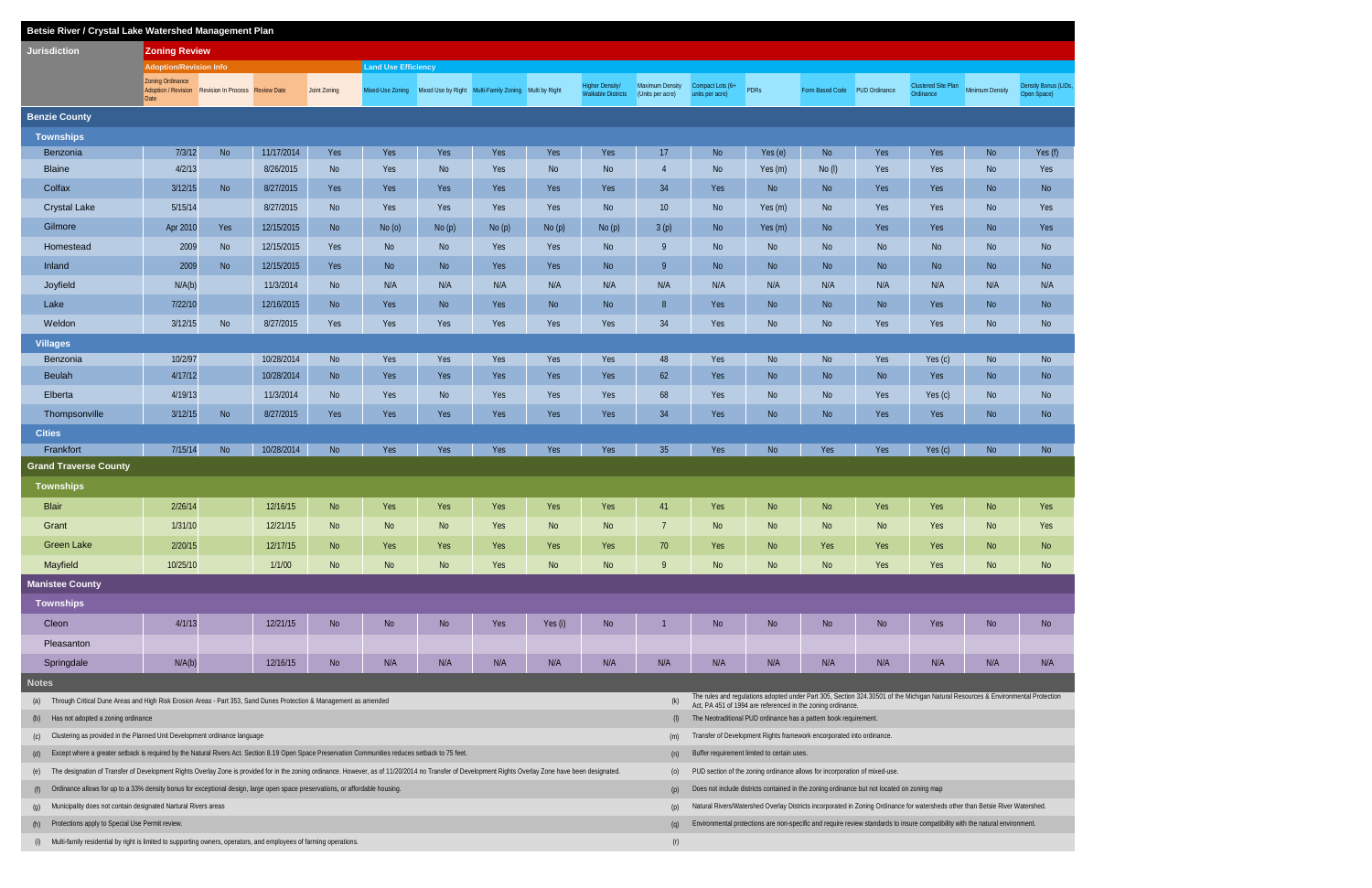| Betsie River / Crystal Lake Watershed Management Plan                                                                                                                                                         |                                      |                                    |                  |                                                                                                                                                      |                                     |                                                             |                                                                                                             |                                 |                    |                                   |                                                                                                                               |  |  |  |  |  |
|---------------------------------------------------------------------------------------------------------------------------------------------------------------------------------------------------------------|--------------------------------------|------------------------------------|------------------|------------------------------------------------------------------------------------------------------------------------------------------------------|-------------------------------------|-------------------------------------------------------------|-------------------------------------------------------------------------------------------------------------|---------------------------------|--------------------|-----------------------------------|-------------------------------------------------------------------------------------------------------------------------------|--|--|--|--|--|
| <b>Jurisdiction</b>                                                                                                                                                                                           | <b>Zoning Review (cont.)</b>         |                                    |                  |                                                                                                                                                      |                                     |                                                             |                                                                                                             |                                 |                    |                                   |                                                                                                                               |  |  |  |  |  |
|                                                                                                                                                                                                               | <b>Environmental Protection</b>      |                                    |                  |                                                                                                                                                      |                                     |                                                             |                                                                                                             |                                 |                    |                                   | Misc                                                                                                                          |  |  |  |  |  |
|                                                                                                                                                                                                               | Watershed Overlay<br><b>District</b> | Wetland Protections Water Setbacks |                  | Surface Water<br><b>Buffers</b>                                                                                                                      | Surface Water<br><b>Protections</b> | Natural Rivers<br><b>Zoning Authority</b><br>(Betsie River) | Groundwater<br>Protection/Hazardou Requirement<br>s Waste                                                   | Floodplains Review Steep Slopes | <b>Protections</b> | Environmental Areas<br>Protection |                                                                                                                               |  |  |  |  |  |
| <b>Benzie County</b>                                                                                                                                                                                          |                                      |                                    |                  |                                                                                                                                                      |                                     |                                                             |                                                                                                             |                                 |                    |                                   |                                                                                                                               |  |  |  |  |  |
| <b>Townships</b>                                                                                                                                                                                              |                                      |                                    |                  |                                                                                                                                                      |                                     |                                                             |                                                                                                             |                                 |                    |                                   |                                                                                                                               |  |  |  |  |  |
| Benzonia                                                                                                                                                                                                      | Yes                                  | Yes                                | Yes              | Yes                                                                                                                                                  | Yes                                 | No(k)                                                       | Yes                                                                                                         | Yes                             | Yes                | Yes                               | West Benzie Joint Zoning Ordinance includes Benzonia and Platte Townships                                                     |  |  |  |  |  |
| <b>Blaine</b>                                                                                                                                                                                                 | No                                   | Yes                                | No               | Yes                                                                                                                                                  | Yes                                 | No(g)                                                       | Yes                                                                                                         | Yes                             | Yes                | Yes                               |                                                                                                                               |  |  |  |  |  |
| Colfax                                                                                                                                                                                                        | <b>No</b>                            | Yes                                | 100 ft (d)       | Yes (n)                                                                                                                                              | Yes                                 | No(k)                                                       | Yes                                                                                                         | Yes                             | <b>No</b>          | Yes                               |                                                                                                                               |  |  |  |  |  |
| <b>Crystal Lake</b>                                                                                                                                                                                           | Yes                                  | Yes                                | 35 <sub>ft</sub> | Yes                                                                                                                                                  | Yes                                 | No(k)                                                       | Yes                                                                                                         | Yes                             | Yes                | Yes                               |                                                                                                                               |  |  |  |  |  |
| Gilmore                                                                                                                                                                                                       | No                                   | Yes                                | 25ft/35ft        | Yes                                                                                                                                                  | Yes                                 | No(k)                                                       | Yes                                                                                                         | Yes                             | Yes                | Yes                               |                                                                                                                               |  |  |  |  |  |
| Homestead                                                                                                                                                                                                     | No                                   | Yes                                | 50 ft            | Yes                                                                                                                                                  | Yes                                 | <b>No</b>                                                   | Yes                                                                                                         | No                              | Yes                | Yes                               |                                                                                                                               |  |  |  |  |  |
| Inland                                                                                                                                                                                                        | No                                   | Yes                                | 50 ft            | Yes                                                                                                                                                  | Yes                                 | N <sub>o</sub>                                              | Yes                                                                                                         | <b>No</b>                       | Yes                | Yes                               |                                                                                                                               |  |  |  |  |  |
| Joyfield                                                                                                                                                                                                      | N/A                                  | N/A                                | N/A              | N/A                                                                                                                                                  | N/A                                 | <b>No</b>                                                   | N/A                                                                                                         | N/A                             | N/A                | N/A                               |                                                                                                                               |  |  |  |  |  |
| Lake                                                                                                                                                                                                          | Yes                                  | Yes                                | 25ft/35ft        | Yes                                                                                                                                                  | Yes                                 | No(g)                                                       | Yes                                                                                                         | Yes                             | Yes                | Yes                               |                                                                                                                               |  |  |  |  |  |
| Weldon                                                                                                                                                                                                        | <b>No</b>                            | Yes                                | 100 ft $(d)$     | Yes (n)                                                                                                                                              | Yes                                 | No(k)                                                       | Yes                                                                                                         | Yes                             | No                 | Yes                               |                                                                                                                               |  |  |  |  |  |
| <b>Villages</b>                                                                                                                                                                                               |                                      |                                    |                  |                                                                                                                                                      |                                     |                                                             |                                                                                                             |                                 |                    |                                   |                                                                                                                               |  |  |  |  |  |
| Benzonia                                                                                                                                                                                                      | No                                   | Yes                                | No               | <b>No</b>                                                                                                                                            | Yes                                 | No                                                          | Yes                                                                                                         | <b>No</b>                       | Yes                | Yes                               |                                                                                                                               |  |  |  |  |  |
| Beulah                                                                                                                                                                                                        | Yes                                  | Yes                                | 35ft/75ft        | Yes                                                                                                                                                  | Yes                                 | No                                                          | Yes                                                                                                         | No                              | Yes                | <b>No</b>                         | Weed Ordinance                                                                                                                |  |  |  |  |  |
| Elberta                                                                                                                                                                                                       | No                                   | Yes                                | No               | <b>No</b>                                                                                                                                            | Yes                                 | <b>No</b>                                                   | Yes                                                                                                         | No                              | Yes (a)            | Yes (a)                           |                                                                                                                               |  |  |  |  |  |
| Thompsonville                                                                                                                                                                                                 | No                                   | Yes                                | 100 $ft(d)$      | Yes (n)                                                                                                                                              | Yes                                 | No(k)                                                       | Yes                                                                                                         | Yes                             | No                 | Yes                               |                                                                                                                               |  |  |  |  |  |
| <b>Cities</b>                                                                                                                                                                                                 |                                      |                                    |                  |                                                                                                                                                      |                                     |                                                             |                                                                                                             |                                 |                    |                                   |                                                                                                                               |  |  |  |  |  |
| Frankfort                                                                                                                                                                                                     | <b>No</b>                            | Yes                                | 25 ft            | Yes                                                                                                                                                  | Yes                                 | <b>No</b>                                                   | Yes                                                                                                         | Yes                             | Yes                | Yes                               | No setback requirement, but demostrated protection                                                                            |  |  |  |  |  |
| <b>Grand Traverse County</b>                                                                                                                                                                                  |                                      |                                    |                  |                                                                                                                                                      |                                     |                                                             |                                                                                                             |                                 |                    |                                   |                                                                                                                               |  |  |  |  |  |
| <b>Townships</b>                                                                                                                                                                                              |                                      |                                    |                  |                                                                                                                                                      |                                     |                                                             |                                                                                                             |                                 |                    |                                   |                                                                                                                               |  |  |  |  |  |
| <b>Blair</b>                                                                                                                                                                                                  | Yes $(p)$                            | Yes                                | Yes $(p)$        | Yes (p)                                                                                                                                              | Yes                                 | No(p)                                                       | Yes                                                                                                         | Yes                             | Yes                | Yes                               |                                                                                                                               |  |  |  |  |  |
| Grant                                                                                                                                                                                                         | <b>No</b>                            | Yes $(q)$                          | 60 ft            | Yes (q)                                                                                                                                              | Yes $(q)$                           | <b>No</b>                                                   | Yes                                                                                                         | <b>No</b>                       | N <sub>o</sub>     | <b>No</b>                         |                                                                                                                               |  |  |  |  |  |
| <b>Green Lake</b>                                                                                                                                                                                             | N <sub>o</sub>                       | Yes (q)                            | $60$ ft          | Yes (q)                                                                                                                                              | Yes $(q)$                           | No                                                          | Yes (q)                                                                                                     | Yes (q)                         | Yes $(q)$          | Yes $(q)$                         | Special Land Uses can require an Environmental Impact Statement from a qualified environmental engineer.                      |  |  |  |  |  |
| Mayfield                                                                                                                                                                                                      | N <sub>o</sub>                       | Yes (h)                            | $60$ ft          | <b>No</b>                                                                                                                                            | Yes (h)                             | No(g)                                                       | Yes (h)                                                                                                     | N <sub>o</sub>                  | No                 | N <sub>o</sub>                    |                                                                                                                               |  |  |  |  |  |
| <b>Manistee County</b>                                                                                                                                                                                        |                                      |                                    |                  |                                                                                                                                                      |                                     |                                                             |                                                                                                             |                                 |                    |                                   |                                                                                                                               |  |  |  |  |  |
| <b>Townships</b>                                                                                                                                                                                              |                                      |                                    |                  |                                                                                                                                                      |                                     |                                                             |                                                                                                             |                                 |                    |                                   |                                                                                                                               |  |  |  |  |  |
| Cleon                                                                                                                                                                                                         | No                                   | Yes                                | $100$ ft         | Yes                                                                                                                                                  | Yes                                 | No(g)                                                       | Yes                                                                                                         | Yes                             | No                 | No                                |                                                                                                                               |  |  |  |  |  |
| Pleasanton                                                                                                                                                                                                    |                                      |                                    |                  |                                                                                                                                                      |                                     |                                                             |                                                                                                             |                                 |                    |                                   | Called for ZA (Rochelle Rollenhagen 231-864-1010), Left message with Clerk on 12/21                                           |  |  |  |  |  |
| Springdale                                                                                                                                                                                                    | N/A                                  | N/A                                | N/A              | N/A                                                                                                                                                  | N/A                                 | N/A                                                         | N/A                                                                                                         | N/A                             | N/A                | N/A                               |                                                                                                                               |  |  |  |  |  |
| <b>Notes</b>                                                                                                                                                                                                  |                                      |                                    |                  |                                                                                                                                                      |                                     |                                                             |                                                                                                             |                                 |                    |                                   |                                                                                                                               |  |  |  |  |  |
| Through Critical Dune Areas and High Risk Erosion Areas - Part 353, Sand Dunes Protection & Management as amended<br>(a)                                                                                      |                                      |                                    |                  | The rules and regulations adopted under Part 305, Section 324.30501 of the Michigan Natural Resources & Environmental Protection Act, PA 451 of 1994 |                                     |                                                             |                                                                                                             |                                 |                    |                                   |                                                                                                                               |  |  |  |  |  |
| Has not adopted a zoning ordinance<br>(b)                                                                                                                                                                     |                                      |                                    |                  |                                                                                                                                                      |                                     | (k)<br>(1)                                                  | are referenced in the zoning ordinance.<br>The Neotraditional PUD ordinance has a pattern book requirement. |                                 |                    |                                   |                                                                                                                               |  |  |  |  |  |
| Clustering as provided in the Planned Unit Development ordinance language<br>(c)                                                                                                                              |                                      |                                    |                  |                                                                                                                                                      |                                     |                                                             |                                                                                                             |                                 |                    |                                   | Transfer of Development Rights framework encorporated into ordinance.                                                         |  |  |  |  |  |
| Except where a greater setback is required by the Natural Rivers Act. Section 8.19 Open Space Preservation Communities reduces setback to 75 feet.<br>(d)                                                     |                                      |                                    |                  |                                                                                                                                                      |                                     | (n)                                                         | Buffer requirement limited to certain uses.                                                                 |                                 |                    |                                   |                                                                                                                               |  |  |  |  |  |
| The designation of Transfer of Development Rights Overlay Zone is provided for in the zoning ordinance. However, as of 11/20/2014 no Transfer of Development Rights Overlay Zone have been designated.<br>(e) |                                      |                                    |                  |                                                                                                                                                      |                                     | (0)                                                         | PUD section of the zoning ordinance allows for incorporation of mixed-use.                                  |                                 |                    |                                   |                                                                                                                               |  |  |  |  |  |
| Ordinance allows for up to a 33% density bonus for exceptional design, large open space preservations, or affordable housing.<br>(f)                                                                          |                                      |                                    |                  |                                                                                                                                                      |                                     |                                                             |                                                                                                             |                                 |                    | (p)                               | Does not include districts contained in the zoning ordinance but not located on zoning map                                    |  |  |  |  |  |
| Municipality does not contain designated Nartural Rivers areas<br>(g)                                                                                                                                         |                                      |                                    |                  |                                                                                                                                                      |                                     |                                                             |                                                                                                             |                                 |                    | (p)                               | Natural Rivers/Watershed Overlay Districts incorporated in Zoning Ordinance for watersheds other than Betsie River Watershed. |  |  |  |  |  |
| Protections apply to Special Use Permit review.<br>(h)                                                                                                                                                        |                                      |                                    |                  |                                                                                                                                                      |                                     |                                                             |                                                                                                             |                                 |                    | (q)                               | Environmental protections are non-specific and require review standards to insure compatibility with the natural environment. |  |  |  |  |  |
| (i)                                                                                                                                                                                                           |                                      |                                    |                  | Multi-family residential by right is limited to supporting owners, operators, and employees of farming operations.                                   |                                     | (r)                                                         |                                                                                                             |                                 |                    |                                   |                                                                                                                               |  |  |  |  |  |